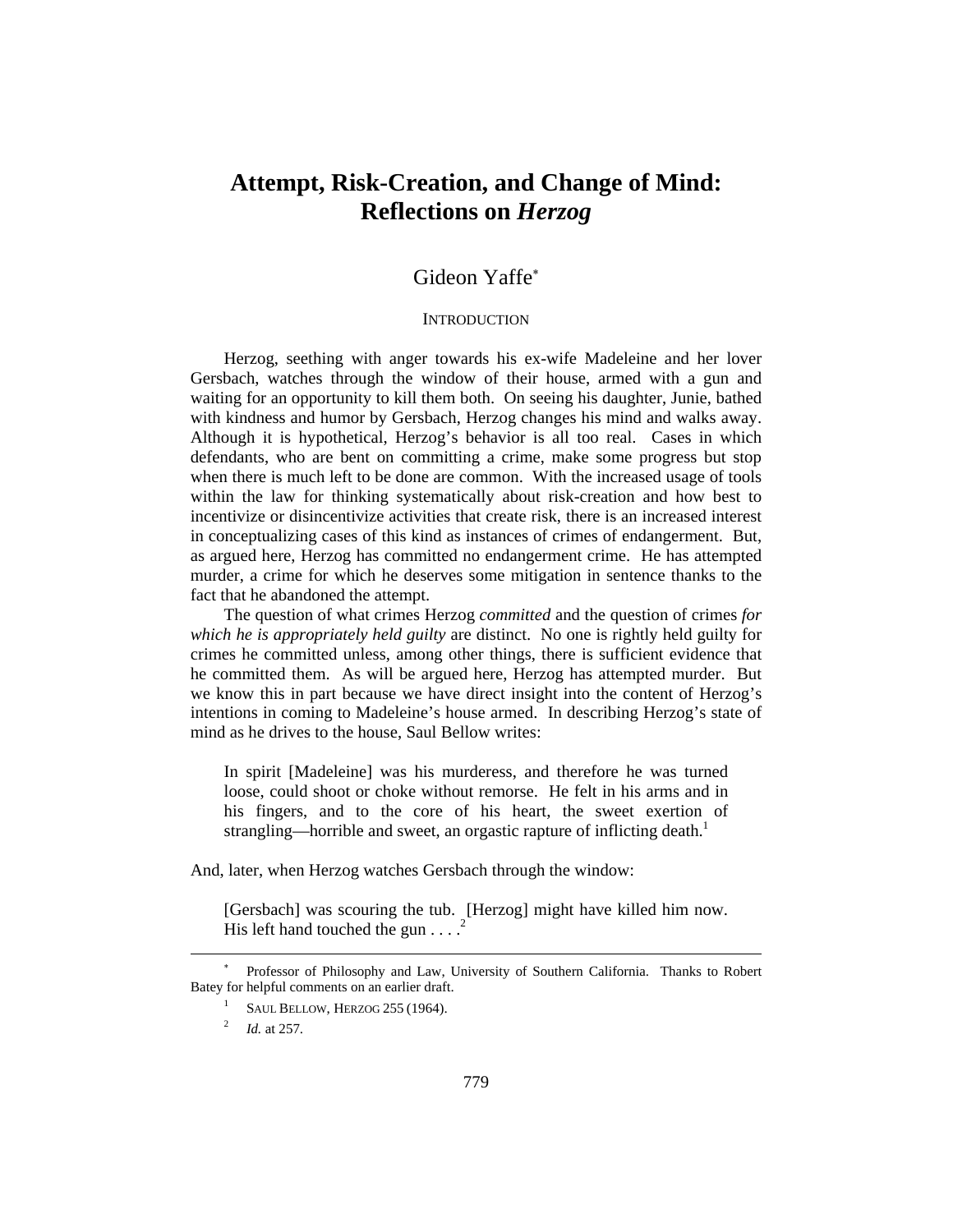We know much that a jury might not: we know Herzog's intention is not, for instance, to kidnap his daughter, using the gun as a bluffing threat. Were that so, he would not have attempted *murder* (although he may have attempted kidnapping). And since a jury might have no reason to think Herzog intended to kill rather than kidnap, or even that he had a completely benign intention—perhaps the gun was to be a gift to Gersbach—a jury might lack sufficient evidence from which to conclude that Herzog attempted murder. But the topic here is not *evidence* of intent. Who knows what evidence the jury might or might not see after all the usual flawed pre-trial investigations and lawyerly wrangling? The question to be addressed is, instead, what crimes Herzog has committed. And so it will be assumed that he intended to kill.

Section I very briefly sketches an account of the nature of attempt developed at length elsewhere.<sup>3</sup> The section also explains why, in light of the account of attempt described, Herzog has attempted murder. Section II explains why Herzog ought not to be held guilty of any crime of risk-creation. Section III turns to the question of abandonment and argues that Herzog deserves mitigation in his sentence in light of his change of mind, but does not deserve an affirmative defense.

#### I. THE NATURE OF CRIMINAL ATTEMPTS

Part of what leads to so much confusion in thought about attempt is that unlike a crime like murder, statutes rarely describe attempts in detail; and, when they do, they tend to use language that is no clearer or more precise than the term "attempt" was to begin with. This should come as no surprise, for in this respect the law is no different than ordinary morality. Consider an example. The father tells the child not to jump on the sofa, no ice cream if she does. Moments later, the child starts to climb onto the sofa with the intention of jumping on it. He stops her and says, "That's just what I told you not to do!" Imagine that the precocious child replies, "No, you told me not to *jump on the sofa*, you didn't tell me not to *try to* jump on the sofa. But all I managed to do was *try*." She speaks the simple truth. But, still, she would deserve to lose out on ice cream. In promising to penalize completion we also, just like that, also promise to penalize attempt. And so it is in the law: criminalization of attempts is accomplished, usually, *automatically* through the criminalization of completion. There is an ordinary notion of trying that we take to be worthy of censure by the state whenever completion is worthy of such censure. In this respect, the logic of the law mirrors the logic of everyday morality.

This simple fact has some important implications.<sup>4</sup> Notably, it implies that attempts are not special cases of risk-creation crimes. The child deserves the penalty for trying to jump on the couch even if there was no chance she would

 <sup>3</sup> *See* GIDEON YAFFE, ATTEMPTS.

<sup>4</sup> At least, so I've argued at some length elsewhere. *See id.* at 21–47.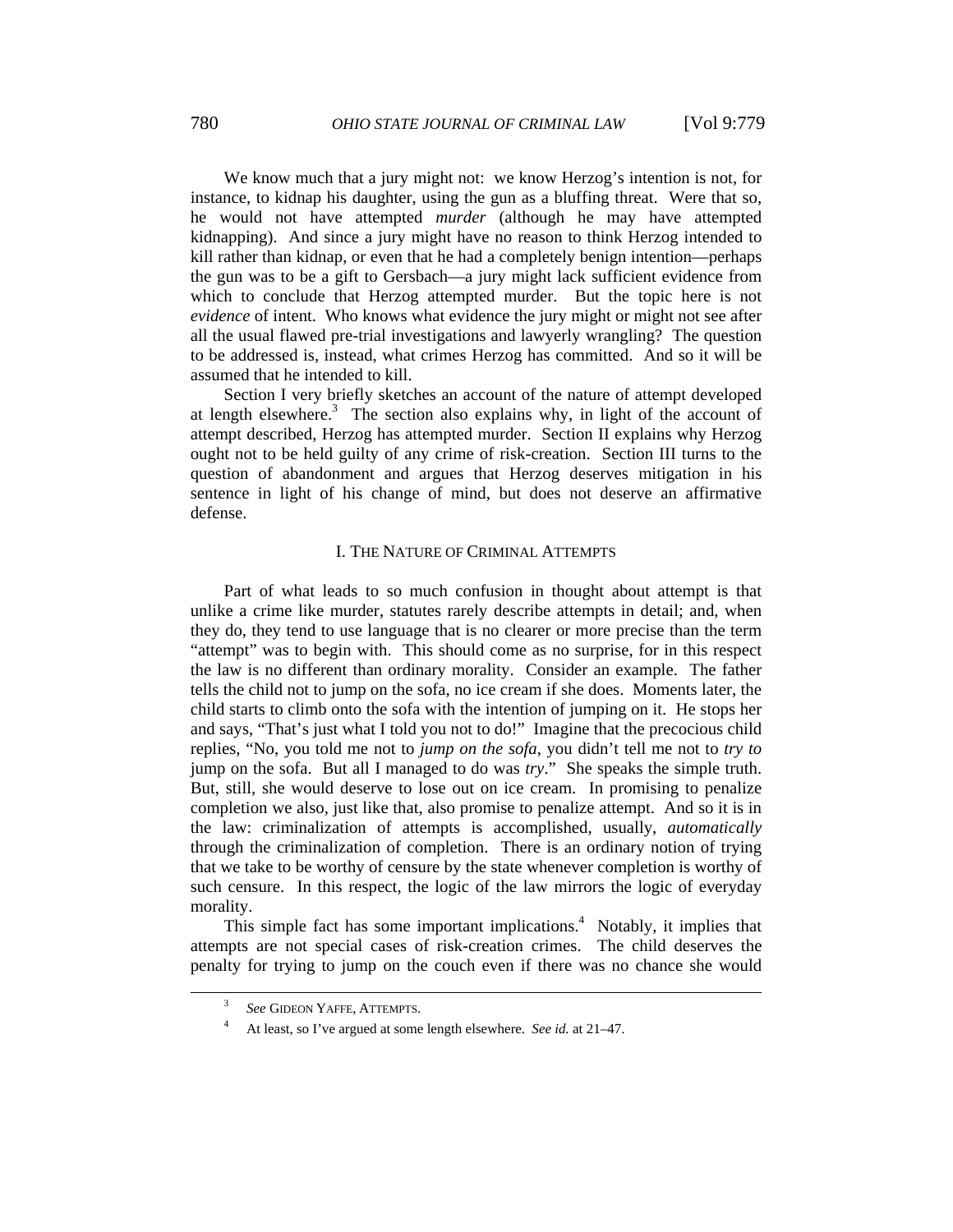succeed in jumping on it. Say she's not big enough to climb onto the couch without assistance. Try as she might, she is then bound to fail to jump on the couch. If this were true, her conduct created hardly any risk, if any at all, of that which her father forbade, namely jumping on the couch. But, still, she does not deserve the return of her ice cream privileges. Her attempt is wrongful and properly penalized even in this case. This is one way in which the principle through which we criminalize attempts differs from the principle through which we criminalize risk-creation. This is not to say that risk-creation is not legitimately criminalized; it is, at least sometimes. It is to say, instead, that we should not evaluate attempt law through the lens of risk-creation law. To do so would be like trying to evaluate theft law as if it were a species of murder law. Thefts aren't murders and attempts aren't crimes of risk-creation. They rest on different foundations.

In addition, the idea that attempts are criminalized under the principle linking legitimate criminalization of completion with legitimate criminalization of attempt implies that to determine what is criminalized as an attempt, one is required to determine what ordinary notion of "trying" is implicated in that principle. In what sense of the term "try" is trying to jump on the couch implicated in the proscription against jumping on it? Or, to put the question in the legal context, in what sense of the term "try" is trying to commit a crime implicated in the proscription against committing it? Elsewhere, it's argued that the relevant notion of trying should be understood like so: in the sense that matters to the criminal law, *to try to commit a crime is to have an intention that commits one to all of the conditions involved in completion of that crime, and to be guided in one's conduct by that intention*. 5 To attempt murder is to have an intention that commits one to causing another's death and to be guided by that intention in one's conduct. To attempt receipt of stolen property is to have an intention that commits one to receiving *something*, and commits one to receiving *property*, and commits one to receiving something *that is stolen*, and to be guided in one's conduct by that intention. So, determining whether someone has attempted a crime requires determining whether he had an intention that committed him to each of the conditions involved in completion of that crime, and whether he was guided in his conduct by that intention.

Two concepts employed in this account of the nature of attempt are particularly important: intention-based commitment and guidance by an intention. What one's intention commits one to is broader than what one intends. For example, consider someone seeking a way to get an insurance payment for his cabin burning down who has not decided whether to burn it himself, or merely to take no precautions and hope for a forest fire. He intends that the cabin burns, but does not intend *to cause* it to burn; for all he's settled on, he might just wait for something else to cause that. Still, his intention that the cabin burns *commits him* to causing it to burn. Were that intention to play its typical role in motivating his behavior, he would, indeed, cause the cabin to burn. So, what his intention

 $\frac{1}{5}$ *See id.* at 72–105.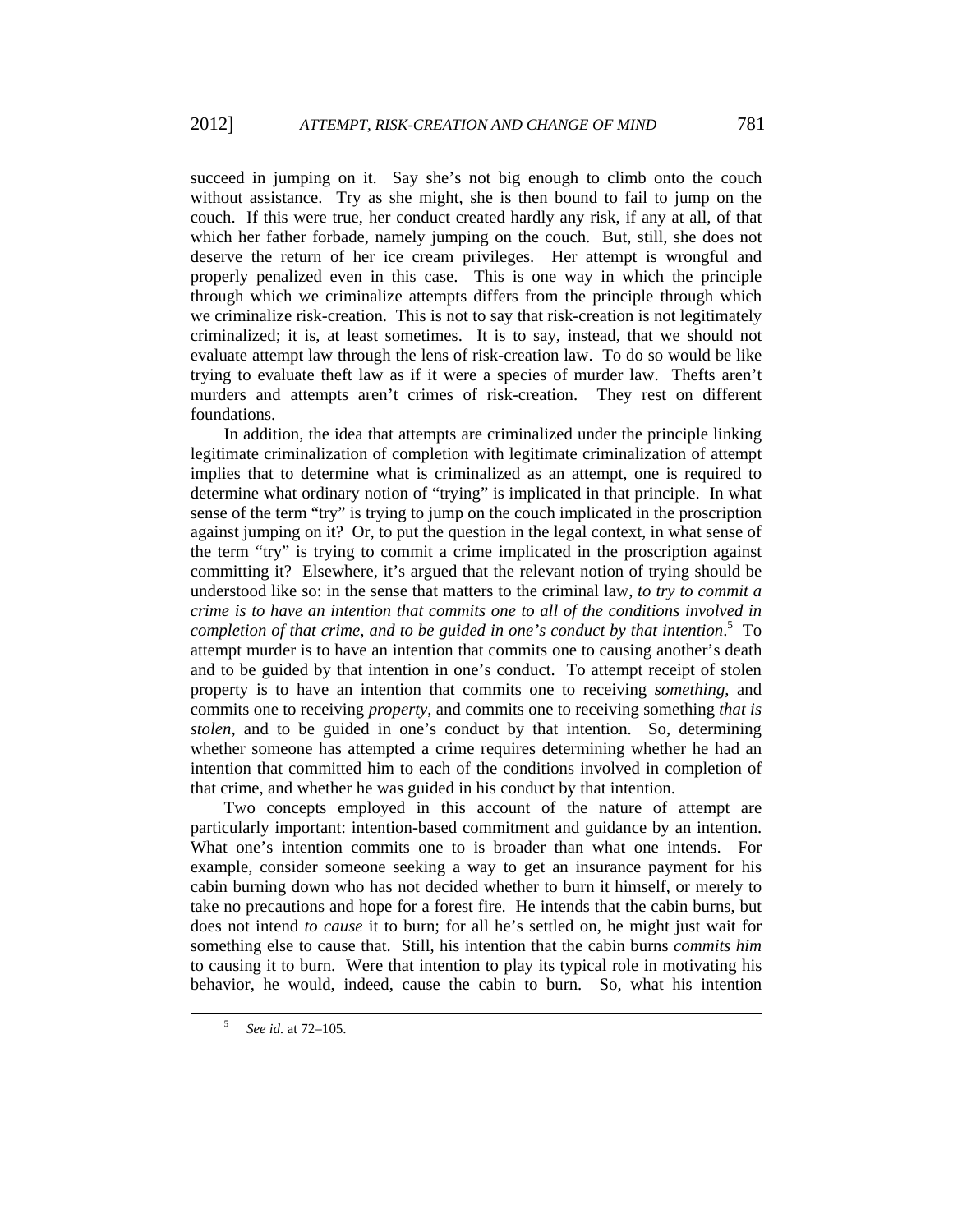commits him to is a function not just of what he intends, but also of what would be true were his intention to play its typical role in motivating his behavior.<sup>6</sup>

To be guided by an intention is to be moved, or motivated, by it to do that which is intended. Specifying, however, how motivation differs from other causal influences of intention is no easy matter. A person intends to climb the stairs. This intention causes two things: it causes him to announce "I will ascend the staircase!" and it causes him to take the first step. The intention motivates the taking of the first step, but does not *motivate* the pronouncement. In making the pronouncement he is motivated, instead, by an intention to tell the world of his plans. But how do we distinguish the two causal influences of the intention to climb the staircase? The intention to climb the staircase does *cause* the pronouncement; he certainly wouldn't make the pronouncement if he did not have that intention. So why is the intention's influence on the one form of behavior (the first step) motivational, but not on the other (the pronouncement)? The best we can do in answer is to note that were the causal sequence leading to the first step to continue without obstacles and without change of mind, the agent would climb the stairs. The same is not true of the causal sequence leading to the pronouncement. *That* causal sequence will culminate instead in his informing the world of his plans. So, the right way to determine whether the influence of a person's intention on his behavior is motivational, and so is an instance of *guidance*, is to ask the following question: Had he ability and opportunity to act, and did not change his mind, would the causal sequence in question have culminated in action?

Turning to Herzog, there are two questions that need to be answered in order to determine whether he has attempted murder: first, did he have an intention that committed him to all that's involved in a completed murder? And second, if he did, was he guided in his conduct by that intention? The latter question is best answered by first determining whether the intention has launched any causal sequences that would end in Herzog's commission of murder, provided that he had ability, opportunity, and did not change his mind.

As indicated above, we can take Bellow at his word in claiming that Herzog intends to kill Madeleine and Gersbach. Proving this, of course, is no easy matter. In life, unlike art, there are no omniscient narrators who report with accuracy facts about our psychologies that are obscured even from ourselves. Even Herzog has less insight into his mind than the narrator has, so even an honest confession from him, or, on the other hand, a fervent and honest denial that he had the intention to kill, would only be *evidence* of state of mind, and potentially overridden by contrary evidence. And this is putting aside, even, the role that the powerful

 $\overline{\phantom{0}}$ <sup>6</sup> Similarly, intending to receive some property while thinking it likely that the property is stolen is typically to have an intention that commits one to not reconsidering one's intention should one come to be certain that the property is, indeed, stolen. This is, therefore, to have an intention that commits one to the property one intends to receive being *stolen* property, even though one might be perfectly content to receive unstolen property. As I've argued, this is the key to understanding the appropriate *mens rea* standard in attempt with respect to circumstantial elements of the crimes attempted. *See id.* at 129–66.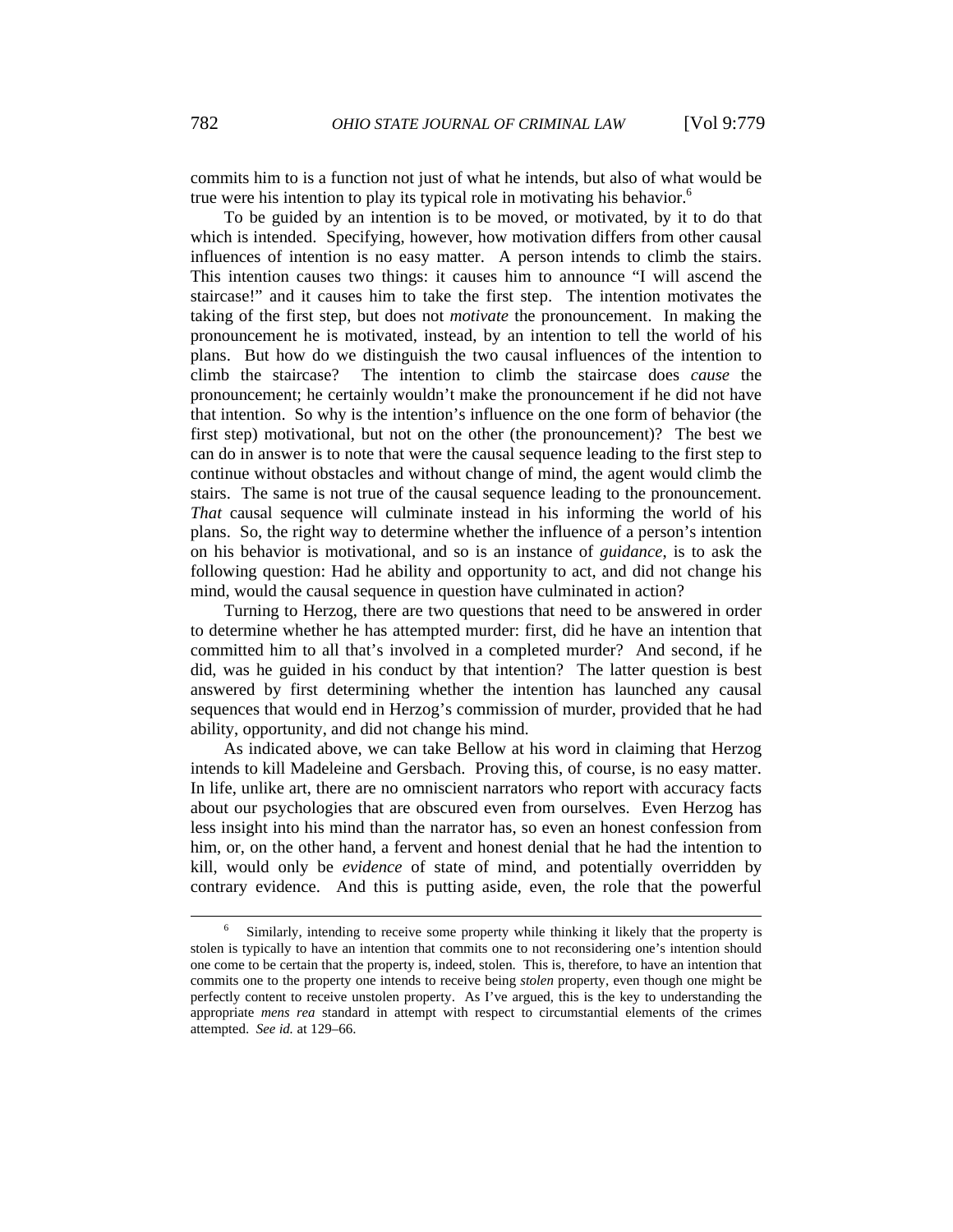incentive to lie can play when a defendant is interrogated. Herzog may believe what we know to be false, namely that he had no intention to kill. Such are the difficulties in establishing the facts about what crime a defendant has committed.

But, still, there are facts about a person's intentions. And in this case a leading fact is that Herzog intends to kill. The remaining question, then, is whether he was guided in his conduct by that intention. Is there a causal sequence that would end in Madeleine and Gersbach's deaths should Herzog have ability and opportunity to kill them, and not change his mind? The answer is yes. Had Herzog not changed his mind, he would have killed Gersbach while he was cleaning the tub after the child's bath. And had Herzog not changed his mind, and had the ability and opportunity to do so, he would have killed Madeleine too.

Why do we imagine away Herzog's actual change of mind when determining whether he has attempted murder? Why do we ask what would have happened *had he not changed his mind* when he, in fact, changed his mind? The answer is that we ask counterfactual questions about what would happen because we want to know whether the influence of his intention on his behavior was motivational. Was he *motivated* by the intention when he drove to the house, peered through the window, touched the gun with his hand? The answer to that question does not turn on his later decision to give up the intention. Facts about the nature of a causal relation present at one time do not depend on facts about what actually happens a few minutes later. The causal influence of the intention *now* is the same whether Herzog stays resolute in his decision to kill or changes his mind, or is struck dead by a stray lightning bolt. Whether a causal influence is a motivational influence depends on what will happen in idealized circumstances, circumstances that include the absence of change of mind. That the actual circumstances are not like the idealized ones is not relevant to the matter. To say otherwise would be to accept the absurdity that *anything* that prevented completion—and, in attempt cases, there is always *something* that interfered—undermines the claim that there was guidance. The fact that the child is stopped from jumping on the couch by her father does not show that she was not motivated by her intention to jump; and the fact that Herzog was stopped by a change of heart does not show that he was not motivated by his intention to kill. Still, as we will see in section III, Herzog's change of mind is not entirely irrelevant to the case. Thanks to it he deserves mitigation of his sentence. But it is irrelevant to the question of whether he has attempted murder. Provided that he had the intention to kill, which he did, and was guided by it, which he was, he has attempted murder.

#### II. THE NATURE OF THE RISKS IN CRIMES OF RISK-CREATION

Had Herzog actually attacked Gersbach and Madeleine, he would have placed his daughter at extreme risk of serious injury or death. What follows? There are two distinct conclusions that one might reach. One might think that this implies that Herzog has, in fact, placed his daughter's life at risk. Or one might think he has *attempted* to place his daughter's life at risk. Both conclusions are erroneous.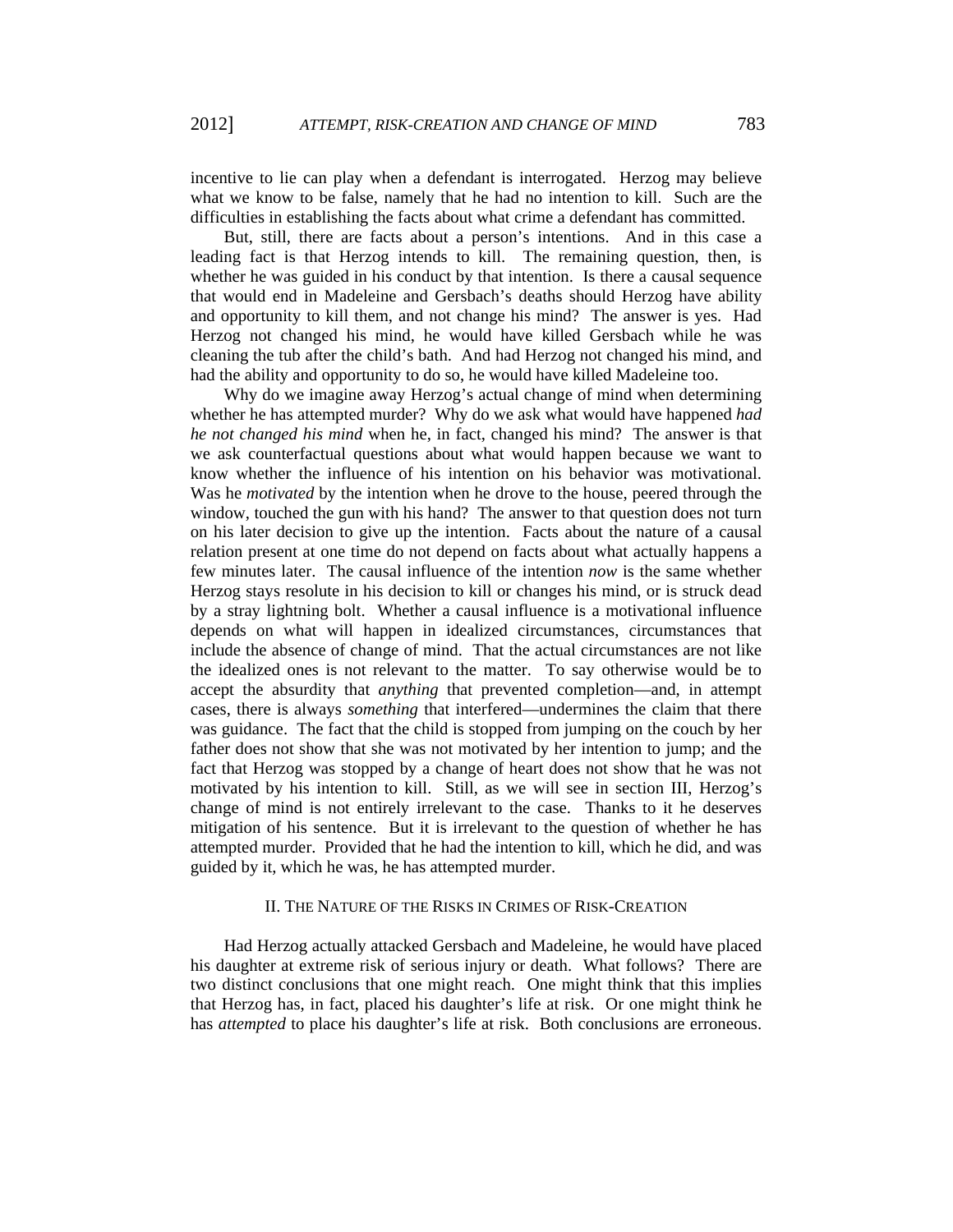The second can be ruled out quickly. It is simply obvious that Herzog does not intend to place his child at risk. He lacks an intention that commits him to placing her at risk, and so he does not attempt to do anything successful that involves the creation of risks to her life.

But what about the conclusion that Herzog has, in fact, placed his daughter at risk? Typically, endangerment crimes are defined so as to include the creation of risks as an element. Consider, for instance, the pertinent part of Illinois's child endangerment statute (the state in which Herzog's crime takes place):

It is unlawful for any person to willfully cause or permit the life or health of a child under the age of 18 to be endangered or to willfully cause or permit a child to be placed in circumstances that endanger the child's life or health.7

To be guilty under this statute, a person must actually cause a child to be endangered. So, did Herzog's behavior actually endanger his daughter? The question here is not whether he *intended* conduct that would have endangered his daughter had he performed it; the answer to that question is surely "yes." The question is, instead, whether the conduct that he actually performed—peering into the window while armed with a gun and intent on murder—endangered his daughter.

Consider two different ways of calculating the probability that the daughter would be injured. In the first, we include in the calculations our estimates of the probability that Herzog would perform various endangering acts in the future of his peering in the window. What was the probability that Herzog would change his mind, as he actually did? (The actual occurrence of that event is compatible with it being likely or very unlikely. Even low probability events sometimes happen.) Assuming that he did not change his mind when he did, but went further in pursuit of his murderous aims, what was the probability that he would change his mind at a later point, perhaps when he realized that his act might harm his daughter? What was the probability he would be discovered outside the window? And, if he had been, what was the probability that he would have reacted in a way that placed his daughter in danger? We can imagine answers to these questions that imply that Herzog's conduct risked significant harm to his daughter. If it was a high probability that he would not change his mind, and a high probability that he would attempt to kill Gersbach or Madeleine in his daughter's presence, then thanks to the acts he actually performed, there was a high probability that his daughter would be injured. Under this approach, we are surveying the various worlds that result from the acts he did perform, plus further acts that he might perform, and other circumstances. If in many of the surveyed worlds the child is seriously injured, then Herzog caused significant risks of harm to her.

 $\overline{7}$ 720 ILL. COMP. STAT. ANN. 5/12-21.6 (West 2002).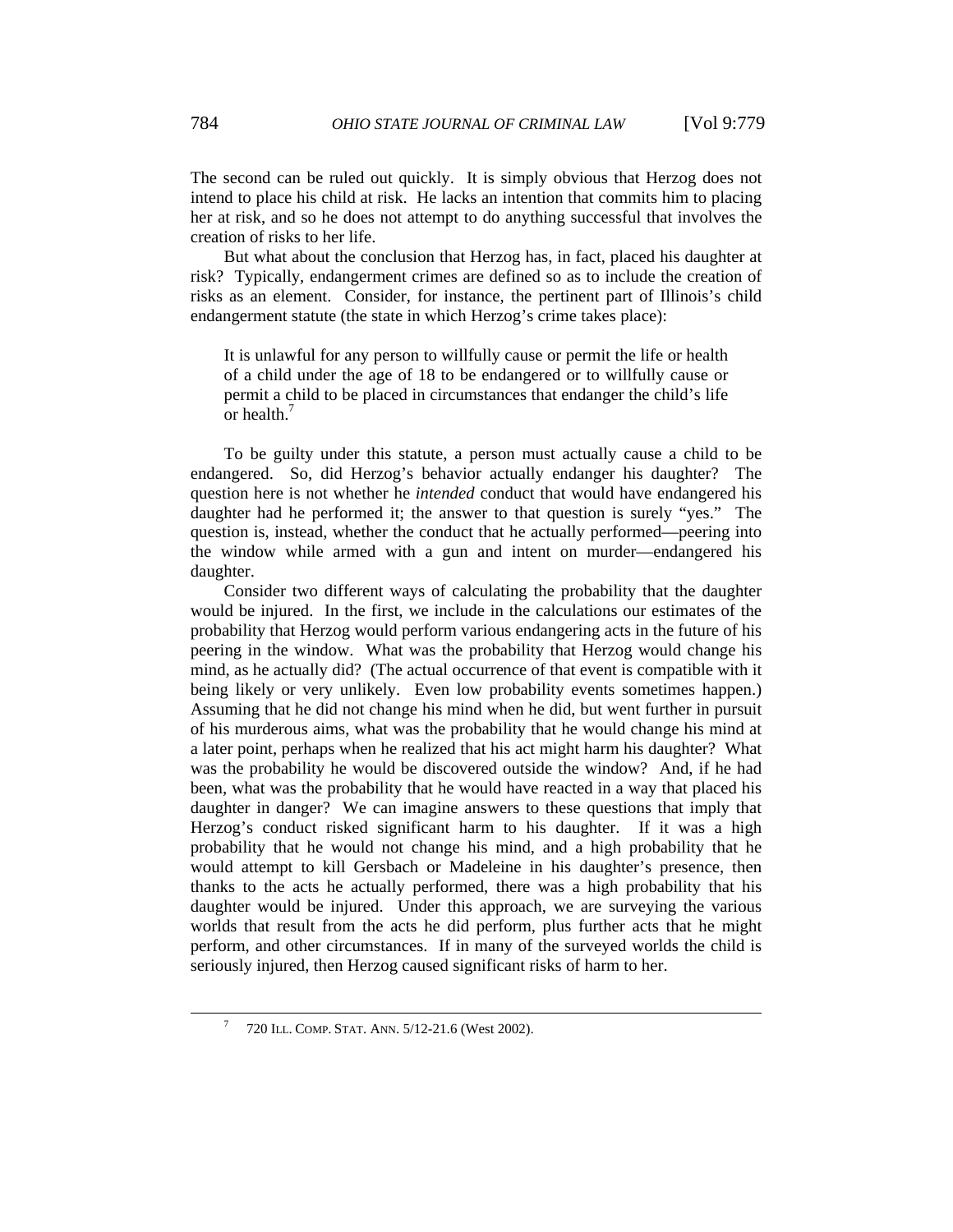Alternatively, we calculate the probability of the daughter's injury by assuming passivity on Herzog's part with respect to all that transpires following his act of peering through the window. On this approach, we imagine that his conduct ends there and see what the chances are that things would ensue, without further conduct on his part, and result in the daughter being injured. So understood, the probability of the daughter's injury was exceedingly low. You just can't hurt children by peering in windows.

Strategies for calculating the relevant probability that are different from either of these approaches are also possible. We might, for instance, calculate the probability by including calculations of the probability of *some* of Herzog's possible future acts and not others. Perhaps we ought to consider the probabilities of the *intended* acts, but not acts on which he has not yet settled, for instance, when calculating the probability that the daughter will be injured. However, the notion of risk invoked in risk-creation proscriptions requires that the probabilities be calculated without consideration of the probability of any future, unperformed acts on the part of the defendant. To see this, consider an example: if the alcoholic has a single drink, then chances are that he will have a second, and a third, and a tenth. And when he has ten, he'll meander about in a way that makes it dangerously likely that he will break something that belongs to his host. But the act that risks breaking something of the host's is the act of meandering about, or maybe even the act of having the tenth drink, but not the act of having the first drink, even if that act does indeed make it very likely that he'll eventually meander about dangerously. There's a commonsense notion of the risks produced by an act, under which what an act risks is a product only of what it makes likely *in the absence of further action* and not a product of what it makes likely, taking further action into consideration. And by that measure, as indicated already, Herzog's conduct does not risk much harm, if any, to his daughter, or to anyone else. The result: he has not committed any crime of endangerment.

#### III. CHANGE OF MIND REVISITED: A GROUND FOR MITIGATION

As indicated in Section I, the fact that Herzog changed his mind does not show that he did not attempt murder. He was moved by his intention to kill to start a sequence of behavior that, had he encountered no obstacles, would have culminated in murder had he not changed his mind. That's sufficient for attempt despite the fact that he did, in fact, change his mind. But the fact of change of mind matters to the case because it matters to the appropriate sentence for the attempt.<sup>8</sup>

One of the things a judge should aim to do in sentencing is to give a sanction harsh enough that, had the defendant anticipated it at the time of the crime, he would have recognized sufficient reason to refrain. But the judge also has a reason

 <sup>8</sup> This section applies a line of thought about abandoned attempts that is described in YAFFE, *supra* note 3, at 287–309.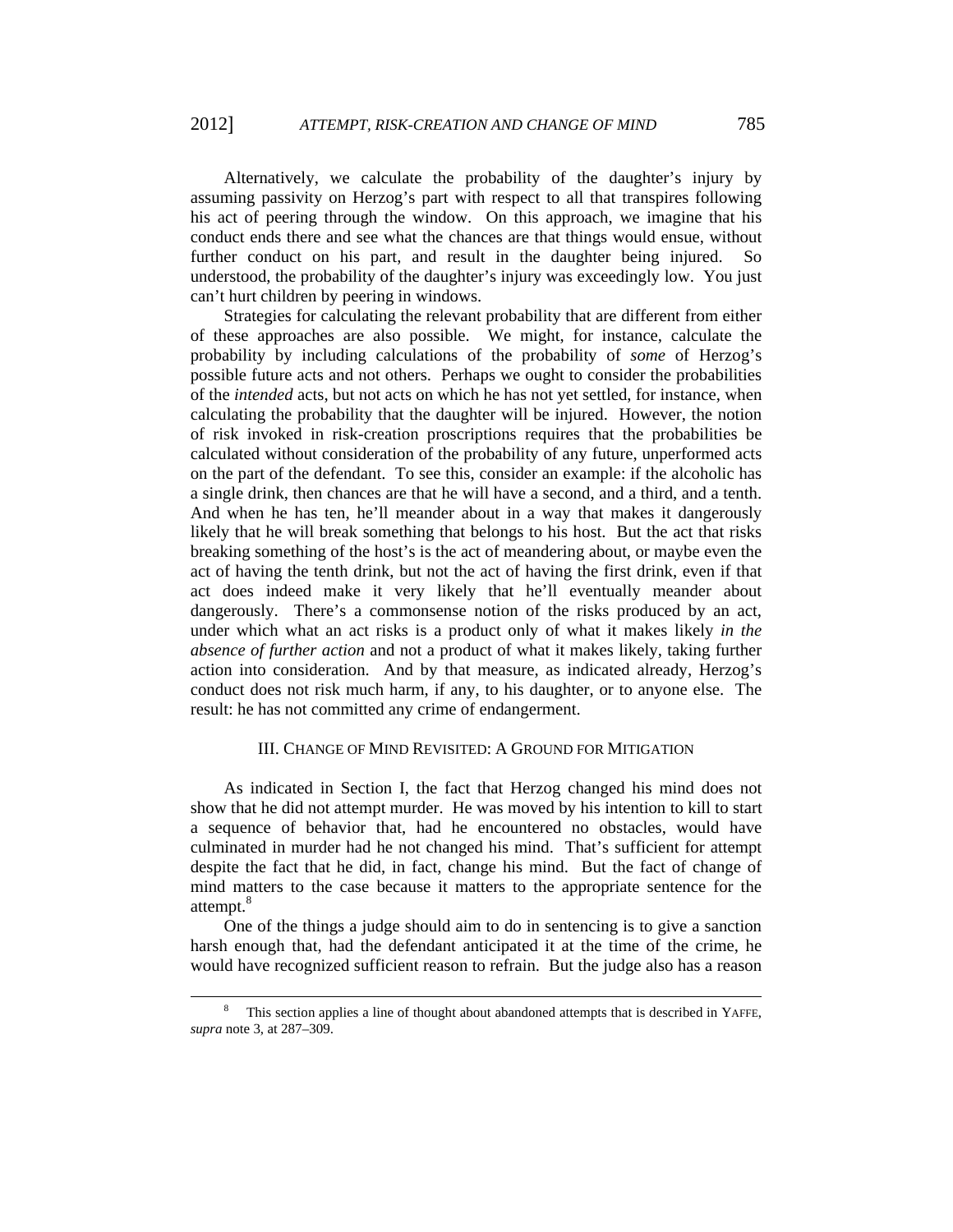to issue a lower sanction, if a lower sanction would have been enough to meet this condition. If knowing that he would suffer a year in prison would have prompted the defendant to recognize sufficient reason to refrain, then that's a reason to give a year rather than a year and day.

This is not the only goal that judges should pursue in sentencing. They also ought to have their eye on the deterrence of other people besides the defendant. And they ought to consider whether the sanction is sufficient to express solidarity with the victim in his loss. And there is more besides. But, still, there is reason to pick the minimum sanction that would provide, by the defendant's own standards at the time of the crime, a sufficient reason for him to have refrained.

When a defendant has abandoned an attempt for good reasons, he has already recognized sufficient reason not to complete the crime without anticipation of any sanction. This is not true if he has abandoned in order to avoid sanction, which is why the reasons for abandonment matter to the appropriateness of mitigation.<sup>9</sup> Therefore, when the defendant has changed his mind, one reason to give a sanction of some particular size is nullified. When a defendant has abandoned an attempt, a judge cannot say, in favor of his decision to give the defendant a year in prison, that anticipation of any lower sanction would not have prompted the defendant to recognize sufficient reason to refrain. Since the defendant recognized sufficient reason to refrain without anticipation of sanction, such a claim would be untrue. Other reasons to sanction remain, however, and so the fact of abandonment mitigates the sentence by silencing a reason in favor of any given sentence without thereby silencing all such reasons.

Herzog does not change his mind simply because he anticipates a sanction. He abandons because he recognizes the irrationality of his antipathy towards Gersbach and the absurdity of his fear for his daughter. He does not need anticipation of the sanction in order to appreciate sufficient reason to obey the law he was attempting to break. The result is that whatever sanction a judge decides to give him, one typical reason for giving it—namely that it is the minimum sanction needed to prompt appreciation of sufficient reason to comply with the law—is not available to be offered in justification of issuing it. There is, therefore, ground for mitigation of Herzog's sentence. This is not to say that there won't be good reason to punish him. There probably will be. Rather, one of the reasons that is typically available will not be in his case. The kind of mitigation of sentence he deserves, then, is this: he deserves to have his sentence calculated to serve other goals of sentencing independent of the goal of providing that which would have prompted recognition of sufficient reason to refrain. While it remains anyone's guess what the correct sentence is, in light of this, we nonetheless know that one kind of reasoning in favor of giving a particular sentence is taken off the table.

 $\overline{9}$ MODEL PENAL CODE §5.01(4) (1962).